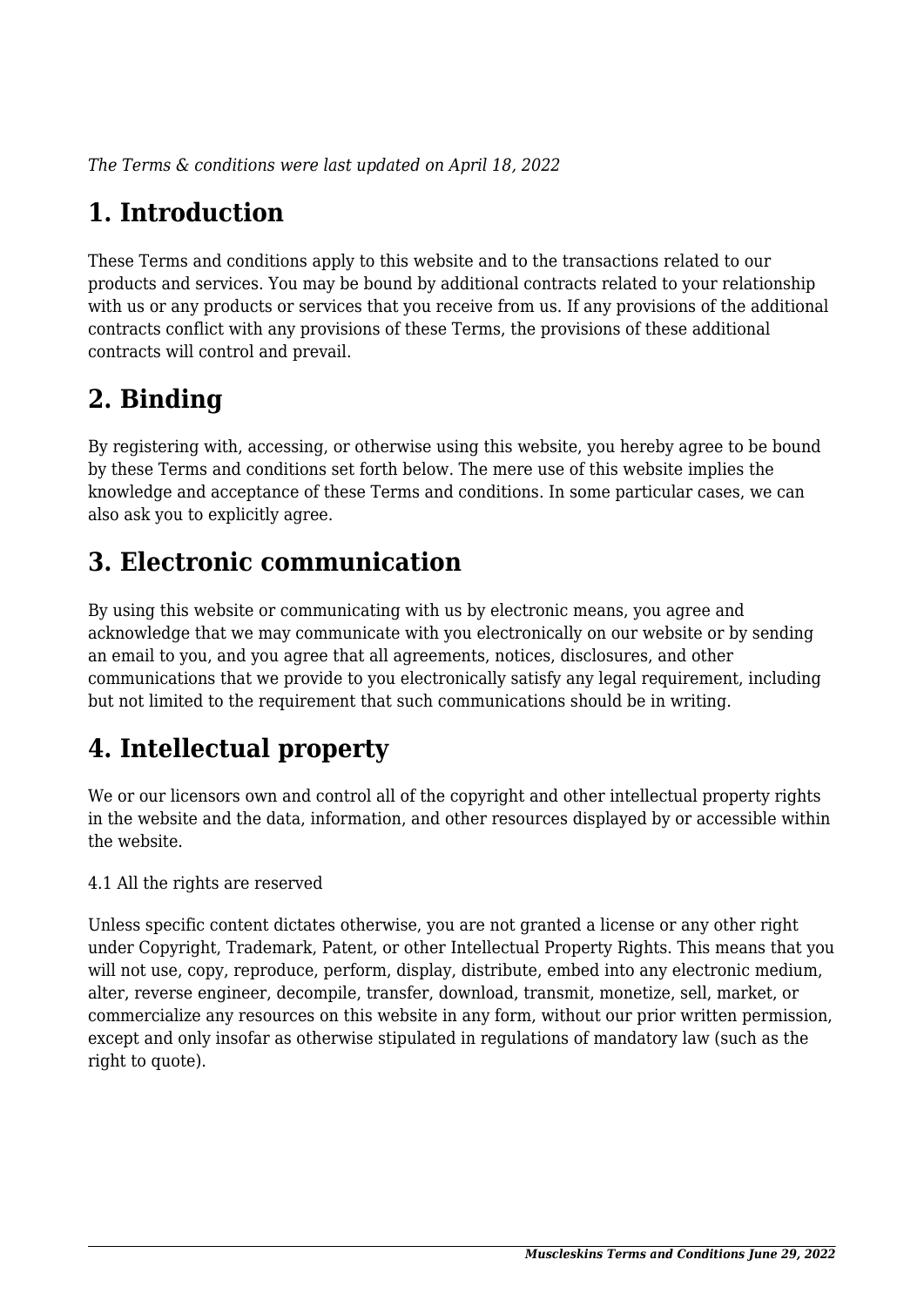# **5. Newsletter**

Notwithstanding the foregoing, you may forward our newsletter in the electronic form to others who may be interested in visiting our website.

# **6. Third-party property**

Our website may include hyperlinks or other references to other party's websites. We do not monitor or review the content of other party's websites which are linked to from this website. Products or services offered by other websites shall be subject to the applicable Terms and Conditions of those third parties. Opinions expressed or material appearing on those websites are not necessarily shared or endorsed by us.

We will not be responsible for any privacy practices or content of these sites. You bear all risks associated with the use of these websites and any related third-party services. We will not accept any responsibility for any loss or damage in whatever manner, however caused, resulting from your disclosure to third parties of personal information.

## **7. Responsible use**

By visiting our website, you agree to use it only for the purposes intended and as permitted by these Terms, any additional contracts with us, and applicable laws, regulations, and generally accepted online practices and industry guidelines. You must not use our website or services to use, publish or distribute any material which consists of (or is linked to) malicious computer software; use data collected from our website for any direct marketing activity, or conduct any systematic or automated data collection activities on or in relation to our website.

Engaging in any activity that causes, or may cause, damage to the website or that interferes with the performance, availability, or accessibility of the website is strictly prohibited.

# **8. Registration**

You may register for an account with our website. During this process, you may be required to choose a password. You are responsible for maintaining the confidentiality of passwords and account information and agree not to share your passwords, account information, or secured access to our website or services with any other person. You must not allow any other person to use your account to access the website because you are responsible for all activities that occur through the use of your passwords or accounts. You must notify us immediately if you become aware of any disclosure of your password.

After account termination, you will not attempt to register a new account without our permission.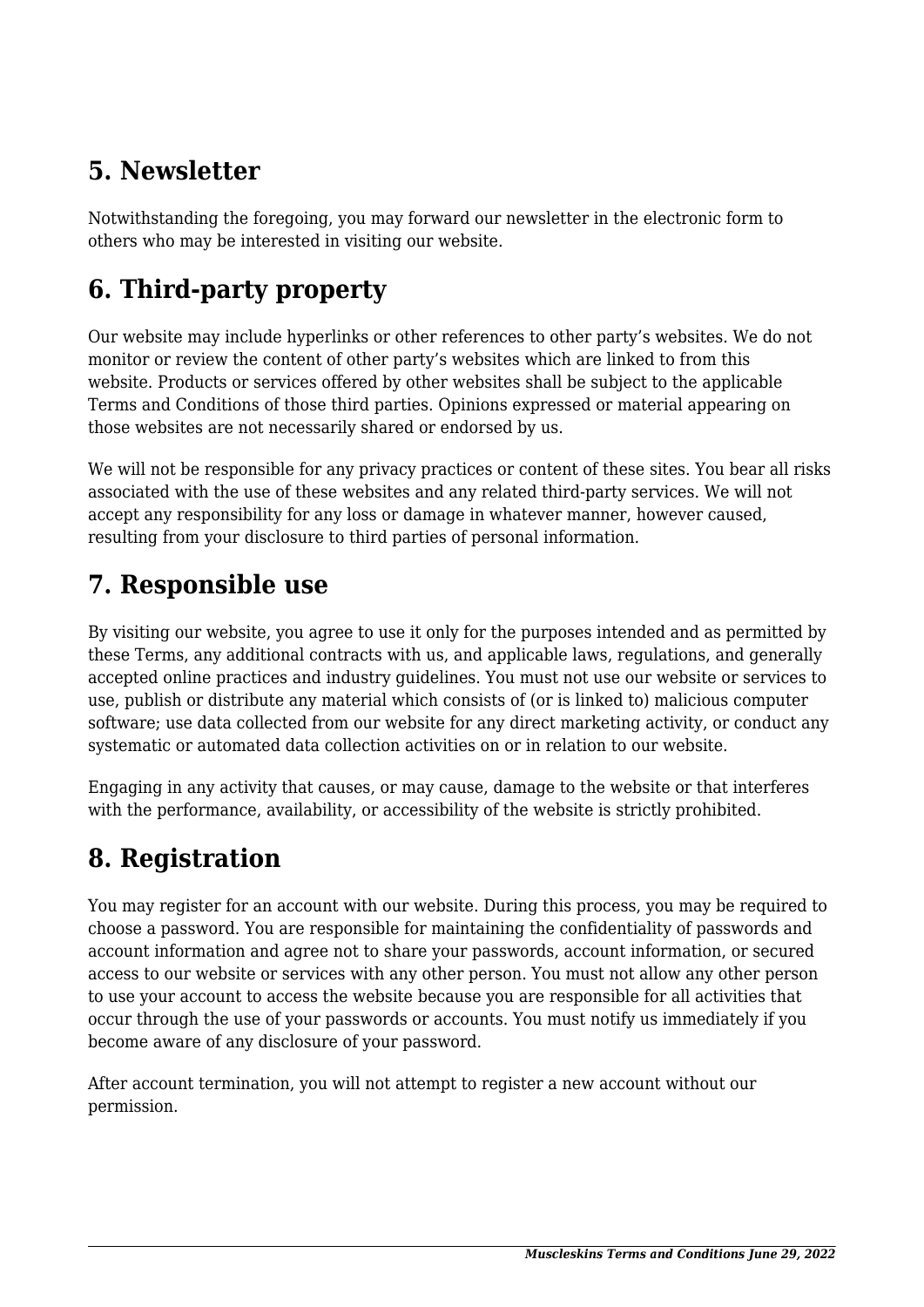# **9. Refund and Return policy**

#### 9.1 Right of withdrawal

You have the right to withdraw from this contract within 14 days without giving any reason.

The withdrawal period will expire after 14 days from the day on which you acquire, or a thirdparty other than the carrier and indicated by you acquires, physical possession of the goods.

To exercise the right of withdrawal, you must inform us of your decision to withdraw from this contract by an unequivocal statement (for example a letter sent by post, fax, or email). Our contact details can be found below. You may use the attached model [withdrawal form](https://www.muscleskins.com/wp-content/uploads/complianz/withdrawal-forms/withdrawal-form-en.pdf), but it is not obligatory.

If you use this option, we will communicate to you an acknowledgement of receipt of such a withdrawal on a durable medium (for example by email) without delay.

To meet the withdrawal deadline, it is sufficient for you to send your communication concerning your exercise of the right of withdrawal before the withdrawal period has expired.

#### 9.2 Effects of withdrawal

If you withdraw from this contract, we shall reimburse you all payments received from you, including the costs of delivery (with the exception of the supplementary costs resulting from your choice of a type of delivery other than the least expensive type of standard delivery offered by us), without undue delay and in any event not later than 14 days from the day on which we are informed about your decision to withdraw from this contract. We will carry out such reimbursement using the same means of payment as you used for the initial transaction unless you have expressly agreed otherwise; in any event, you will not incur any fees as a result of such reimbursement.

You shall send back the goods or hand them over to us or a person authorised by us to receive the goods, without undue delay and in any event not later than 14 days from the day on which you communicate your withdrawal from this contract to us. The deadline is met if you send back the goods before the period of 14 days has expired.

We may withhold reimbursement until we have received the goods back or you have supplied evidence of having sent back the goods, whichever is the earliest.

You will have to bear the direct cost of returning the goods.

You are only liable for any diminished value of the goods resulting from the handling other than what is necessary to establish the nature, characteristics, and functioning of the goods.

Please note that there are some legal exceptions to the right to withdraw, and some items can therefore not be returned or exchanged. We will let you know if this applies in your particular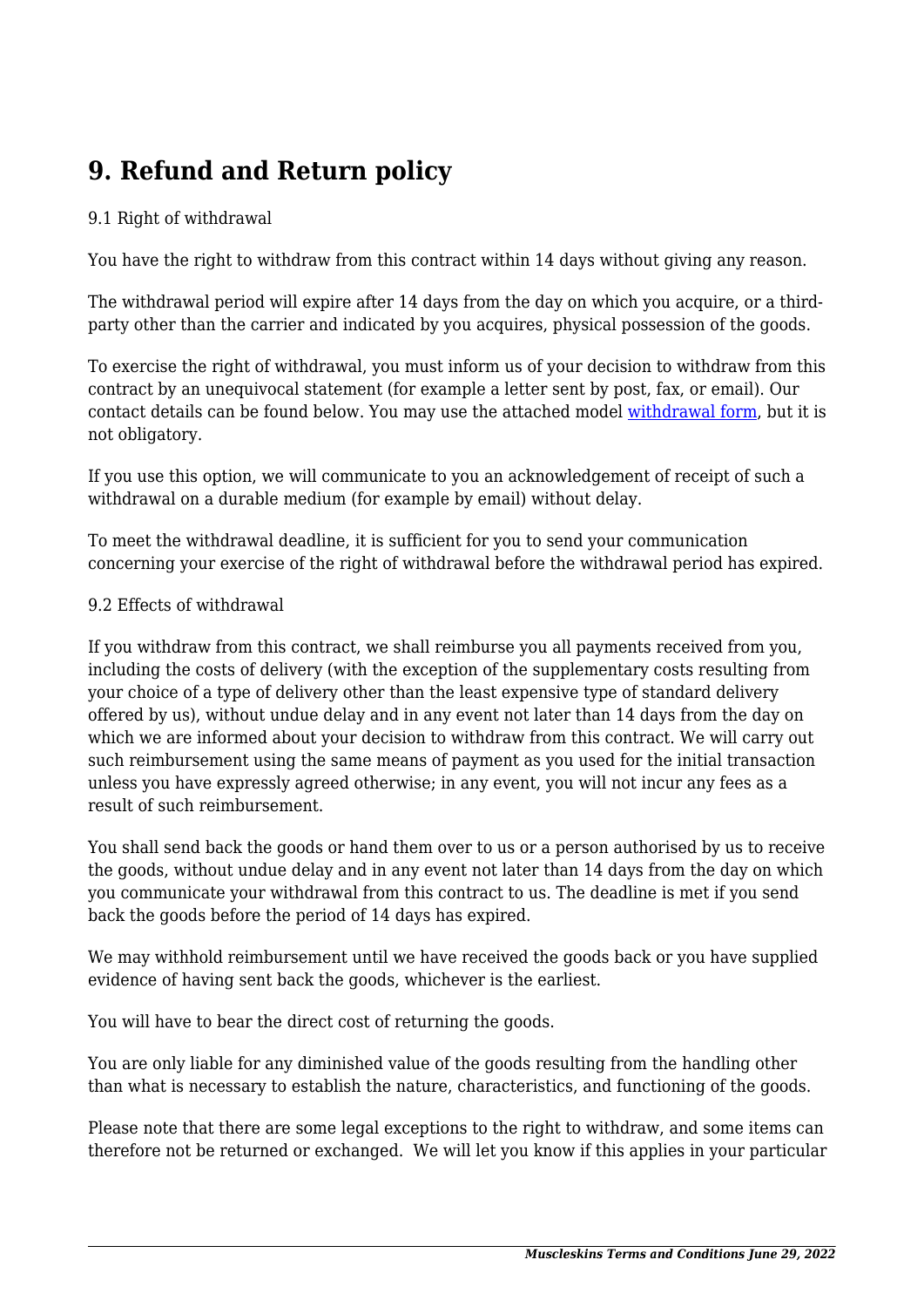case.

# **10. Content posted by you**

We may provide various open communication tools on our website, such as blog comments, blog posts, forums, message boards, ratings and reviews, and various social media services. It might not be feasible for us to screen or monitor all content that you or others may share or submit on or through our website. However, we reserve the right to review the content and to monitor all use of and activity on our website, and remove or reject any content in our sole discretion. By posting information or otherwise using any open communication tools as mentioned, you agree that your content will comply with these Terms and Conditions and must not be illegal or unlawful or infringe any person's legal rights.

## **11. Idea submission**

Do not submit any ideas, inventions, works of authorship, or other information that can be considered your own intellectual property that you would like to present to us unless we have first signed an agreement regarding the intellectual property or a non-disclosure agreement. If you disclose it to us absent such written agreement, you grant to us a worldwide, irrevocable, non-exclusive, royalty-free license to use, reproduce, store, adapt, publish, translate and distribute your content in any existing or future media.

## **12. Termination of use**

We may, in our sole discretion, at any time modify or discontinue access to, temporarily or permanently, the website or any Service thereon. You agree that we will not be liable to you or any third party for any such modification, suspension or discontinuance of your access to, or use of, the website or any content that you may have shared on the website. You will not be entitled to any compensation or other payment, even if certain features, settings, and/or any Content you have contributed or have come to rely on, are permanently lost. You must not circumvent or bypass, or attempt to circumvent or bypass, any access restriction measures on our website.

## **13. Warranties and liability**

Nothing in this section will limit or exclude any warranty implied by law that it would be unlawful to limit or to exclude. This website and all content on the website are provided on an "as is" and "as available" basis and may include inaccuracies or typographical errors. We expressly disclaim all warranties of any kind, whether express or implied, as to the availability, accuracy, or completeness of the Content. We make no warranty that:

- this website or our products or services will meet your requirements;
- this website will be available on an uninterrupted, timely, secure, or error-free basis;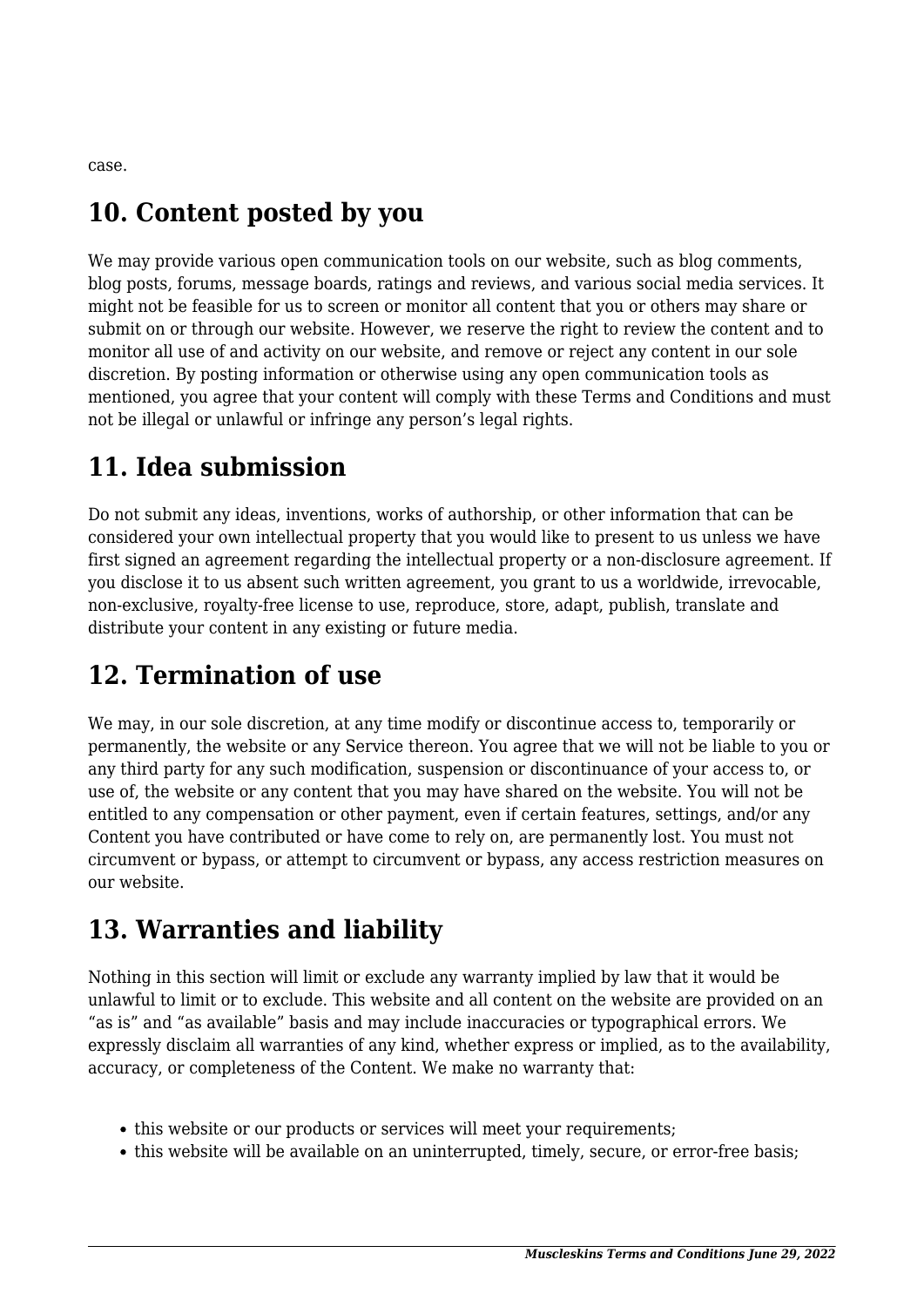• the quality of any product or service purchased or obtained by you through this website will meet your expectations.

Nothing on this website constitutes or is meant to constitute, legal, financial or medical advice of any kind. If you require advice you should consult an appropriate professional.

The following provisions of this section will apply to the maximum extent permitted by applicable law and will not limit or exclude our liability in respect of any matter which it would be unlawful or illegal for us to limit or to exclude our liability. In no event will we be liable for any direct or indirect damages (including any damages for loss of profits or revenue, loss or corruption of data, software or database, or loss of or harm to property or data) incurred by you or any third party, arising from your access to, or use of, our website.

Except to the extent any additional contract expressly states otherwise, our maximum liability to you for all damages arising out of or related to the website or any products and services marketed or sold through the website, regardless of the form of legal action that imposes liability (whether in contract, equity, negligence, intended conduct, tort or otherwise) will be limited to the total price that you paid to us to purchase such products or services or use the website. Such limit will apply in the aggregate to all of your claims, actions and causes of action of every kind and nature.

# **14. Privacy**

To access our website and/or services, you may be required to provide certain information about yourself as part of the registration process. You agree that any information you provide will always be accurate, correct, and up to date.

We take your personal data seriously and are committed to protecting your privacy. We will not use your email address for unsolicited mail. Any emails sent by us to you will only be in connection with the provision of agreed products or services.

We have developed a policy to address any privacy concerns you may have. For more information, please see our [Privacy Statement](https://www.muscleskins.com/privacy-policy/) and our [Cookie Policy](https://www.muscleskins.com/cookie-policy-eu/).

# **15. Export restrictions / Legal compliance**

Access to the website from territories or countries where the Content or purchase of the products or Services sold on the website is illegal is prohibited. You may not use this website in violation of export laws and regulations of United States.

# **16. Assignment**

You may not assign, transfer or sub-contract any of your rights and/or obligations under these Terms and conditions, in whole or in part, to any third party without our prior written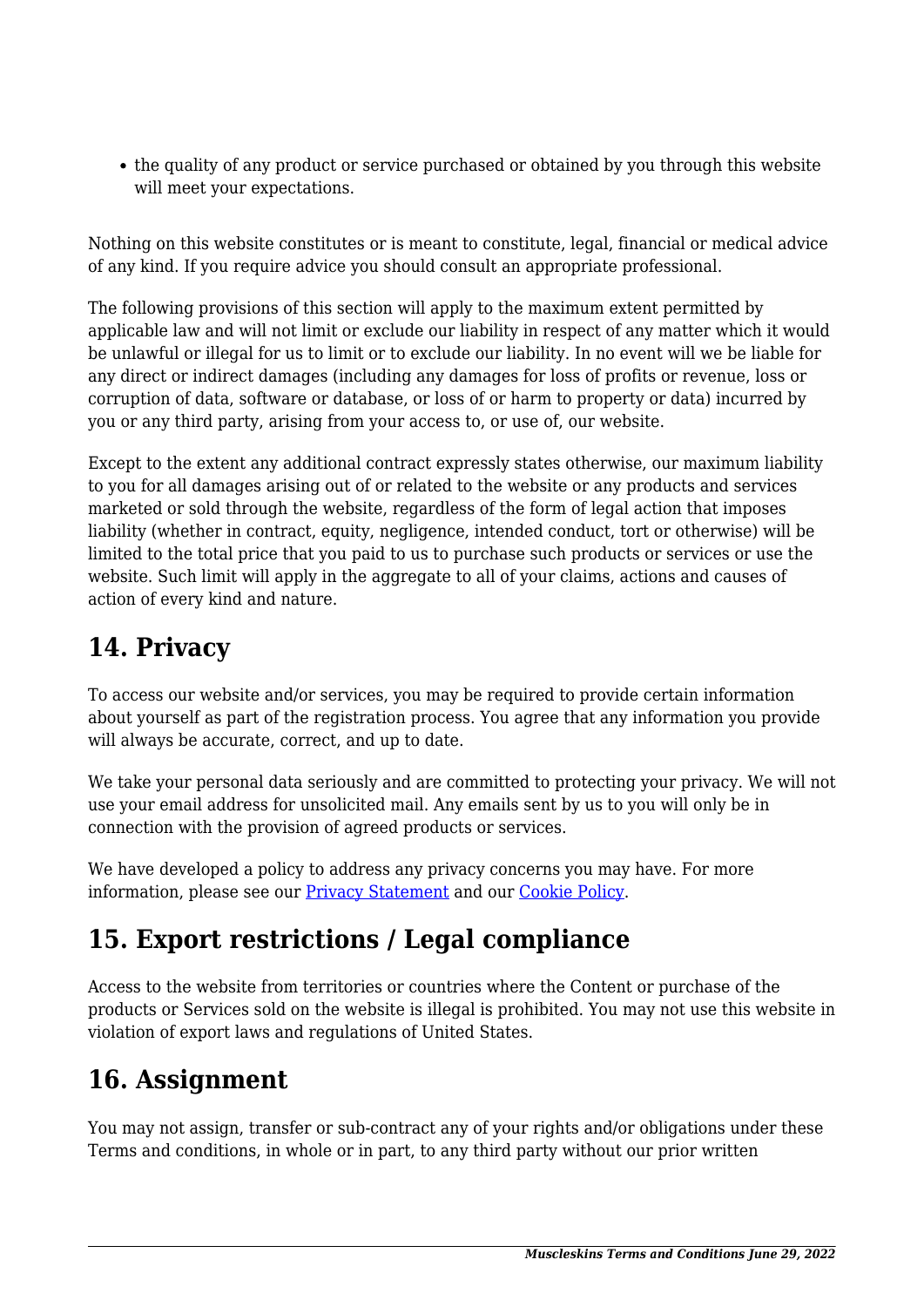consent. Any purported assignment in violation of this Section will be null and void.

## **17. Breaches of these Terms and conditions**

Without prejudice to our other rights under these Terms and Conditions, if you breach these Terms and Conditions in any way, we may take such action as we deem appropriate to deal with the breach, including temporarily or permanently suspending your access to the website, contacting your internet service provider to request that they block your access to the website, and/or commence legal action against you.

## **18. Force majeure**

Except for obligations to pay money hereunder, no delay, failure or omission by either party to carry out or observe any of its obligations hereunder will be deemed to be a breach of these Terms and conditions if and for as long as such delay, failure or omission arises from any cause beyond the reasonable control of that party.

## **19. Indemnification**

You agree to indemnify, defend and hold us harmless, from and against any and all claims, liabilities, damages, losses and expenses, relating to your violation of these Terms and conditions, and applicable laws, including intellectual property rights and privacy rights. You will promptly reimburse us for our damages, losses, costs and expenses relating to or arising out of such claims.

#### **20. Waiver**

Failure to enforce any of the provisions set out in these Terms and Conditions and any Agreement, or failure to exercise any option to terminate, shall not be construed as waiver of such provisions and shall not affect the validity of these Terms and Conditions or of any Agreement or any part thereof, or the right thereafter to enforce each and every provision.

# **21. Language**

These Terms and Conditions will be interpreted and construed exclusively in English. All notices and correspondence will be written exclusively in that language.

# **22. Entire agreement**

These Terms and Conditions, together with our [privacy statement](https://www.muscleskins.com/privacy-policy/) and [cookie policy,](https://www.muscleskins.com/cookie-policy-eu/) constitute the entire agreement between you and HYP7/REINE in relation to your use of this website.